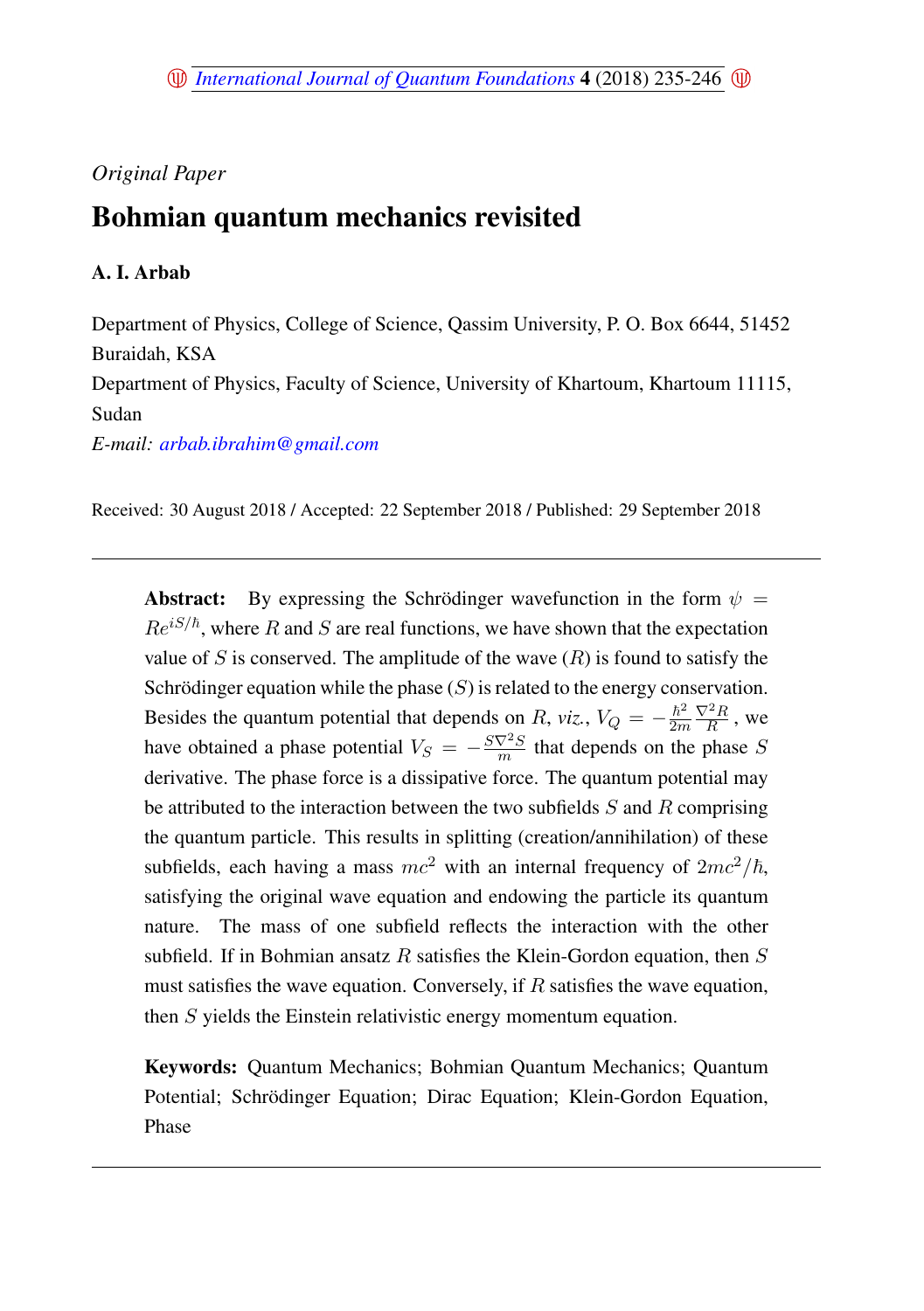## 1. Introduction

To give a conceivable meaning for Schrödinger quantum mechanics, Bohm had expressed the wavefunction representing the particle in the form  $\psi = Re^{iS/\hbar}$ , where R and S are two real functions  $[1-3]$  $[1-3]$ . In doing so, Bohm had reformulated quantum mechanics by describing the particle classical trajectory by a quantum Hamilton-Jacobi equation while retaining the quantum aspect of the particle. Thus, his formulation includes some hidden variables that also describe the state of the particle. The particle is described by the action S that satisfies the Hamilton-Jacobi equation, and  $R$  satisfying the continuity equation. It is found that a quantum potential emerges from the Hamilton-Jacobi equation. This potential is assumed to guide the particle as it travels.

In this paper, we follow the same routine as Bohm but define another action-like quantity, that is  $\hbar R$ , associated with a different Hamiltonian. Inasmuch as the ordinary Hamiltonian encompasses a quantum potential, the new Hamiltonian gives rise to a classical potential that we refer to phase potential. The classical phase potential is derived whose force yields a viscous force. The coefficient of viscosity is found to be directly proportional to the particle phase. In this formulation, the wave amplitude  $(R)$ is found to satisfy the Schrödinger equation. The solution of this equation yields the spatial dependence of  $R$ , but the time dependence is obtained by solving the Hamilton equations of motion by treating S and R and their spatial derivatives ( $\vec{\nabla}S$  and  $\hbar \vec{\nabla}R$ ) as the corresponding generalized momenta. Solving the Hamilton's equations for each system yields the relation between  $R$  and  $S$ . In the Bohm formulation, the functions  $R$  and  $S$ are arbitrarily related functions. For a particular choice of the generalized co-ordinates  $(S = 2\pi\hbar R)$ , the quantum potential arising from R curvature is equal to that arising from S curvature.

We apply the Bohm recipe to the Dirac equation, and the quantum telegraph equation that was recently shown to yield quantum mechanical identifications of quantum particles [\[4\]](#page-11-2). The amplitude  $(R)$  satisfies the original quantum telegraph equation, but the phase  $(S)$ satisfies the wave equation traveling at the speed of light. In a particular case,  $S$  is shown to satisfy the relativistic Einstein energy-momentum equation if  $R$  satisfies a special telegraph equation. A similar situation applies for the Klein-Gordon equation too. We treat here the functions  $R$  and  $S$ , in the Klein-Gordon and the unified wave equations, as fields in which the wavefunction (field) is decomposed. They can also be thought of as eigen functions (basis) for the original wavefunction.

In this paper we present in Section 2 the standard Bohmian mechanics where we derived a new potential besides the quantum potential. In Section 3 we employ the canonical quantization by treating the probability conservation equations as defining another Hamilton-Jacobi equation. We then obtained the equation of motion of the two subfields  $R$  and  $S$  by treating them as generalized co-ordinates. We explore the Bohmian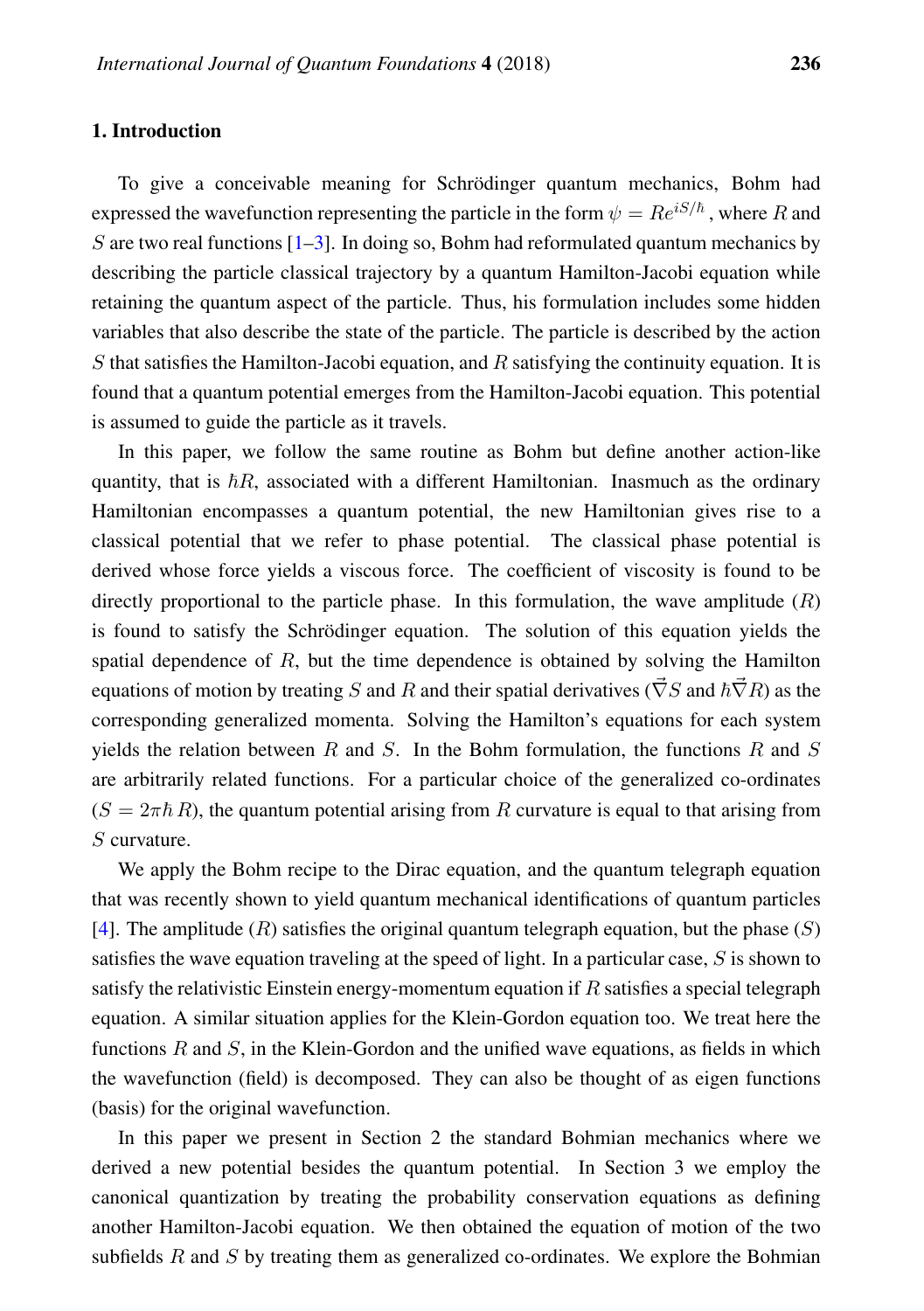mechanics in Dirac formalism in Section 5. Section 6 and 7 are dealt with the Bohmian mechanics for the Klein-Gordon and the unified wave equations (the telegraph quantum equation). We end our paper by some concluding remarks.

#### 2. Bohmian quantum mechanics

Substituting  $\psi = Re^{iS/\hbar}$  in the Schrödinger's equation and equating the real and imaginary parts in the two sides of the resulting equation to each other, yield [\[1\]](#page-11-0)

$$
\frac{\partial S}{\partial t} = -\left(\frac{(\nabla S)^2}{2m} + V - \frac{\hbar^2}{2m} \frac{\nabla^2 R}{R}\right),\tag{1}
$$

and

$$
\frac{\partial R}{\partial t} = -\frac{1}{2m} \left( R \nabla^2 S + 2 \vec{\nabla} R \cdot \vec{\nabla} S \right) , \qquad (2)
$$

the term  $V_Q = -\frac{\hbar^2}{2m}$ 2m  $\nabla^2R$  $\frac{R}{R}$  is known as the quantum potential. It represents the quantum effects observed in a system. It also reflects a curvature effect resulting from  $R$ . The presence of this term in the quantum Hamilton-Jacobi equation helps to view the quantum effects along a classical trajectory. The quantum potential also acts to guide the movement of the quantum particle. The relation between R and S is obtained by expressing  $\psi$  as  $\psi = U + iW = R\cos(S/\hbar) + iR\sin(S/\hbar)$ . This implies that  $R^2 = U^2 + W^2$  and  $S = \hbar \tan^{-1}(W/U)$ . Notice that U and W satisfy the Schrödinger's equation, while R and S do not.

Let us now multiply eq.(1) by  $R^2$  and eq.(2) by  $2RS$  and add the two resulting equations to obtain

$$
\frac{\partial}{\partial t}\left(R^2S\right) + \frac{R^2(\nabla S)^2}{2m} + R^2V - \frac{\hbar^2}{2m}R\nabla^2 R + \frac{R^2S\nabla^2 S}{m} + \frac{2RS(\vec{\nabla}R\cdot\vec{\nabla}S)}{m} = 0. \tag{3}
$$

We further know that

$$
\frac{d}{dt}(R^2S) = \frac{\partial(R^2S)}{\partial t} + \vec{v} \cdot \vec{\nabla}(R^2S). \tag{4}
$$

But since  $\vec{v} = \frac{\vec{\nabla}S}{m}$  $\frac{\sqrt{S}}{m}$ , then eq.(4) becomes

$$
\frac{d}{dt}(R^2S) = \frac{\partial}{\partial t}(R^2S) + \frac{\vec{\nabla}S}{m} \cdot \vec{\nabla}(R^2S). \tag{5}
$$

The phase of the classical wave is in general not a measurable quantity, but it can now have a physical meaning (measurable quantity). If this phase density is conserved, then the right hand-side of eq.(5) vanishes, and hence one can write

$$
\frac{\partial}{\partial t} (R^2 S) + \frac{2RS(\vec{\nabla} S \cdot \vec{\nabla} R)}{m} + \frac{R^2(\nabla S)^2}{m} = 0,
$$
\n(6)

by expanding the second term in the right hand-side of eq.(5).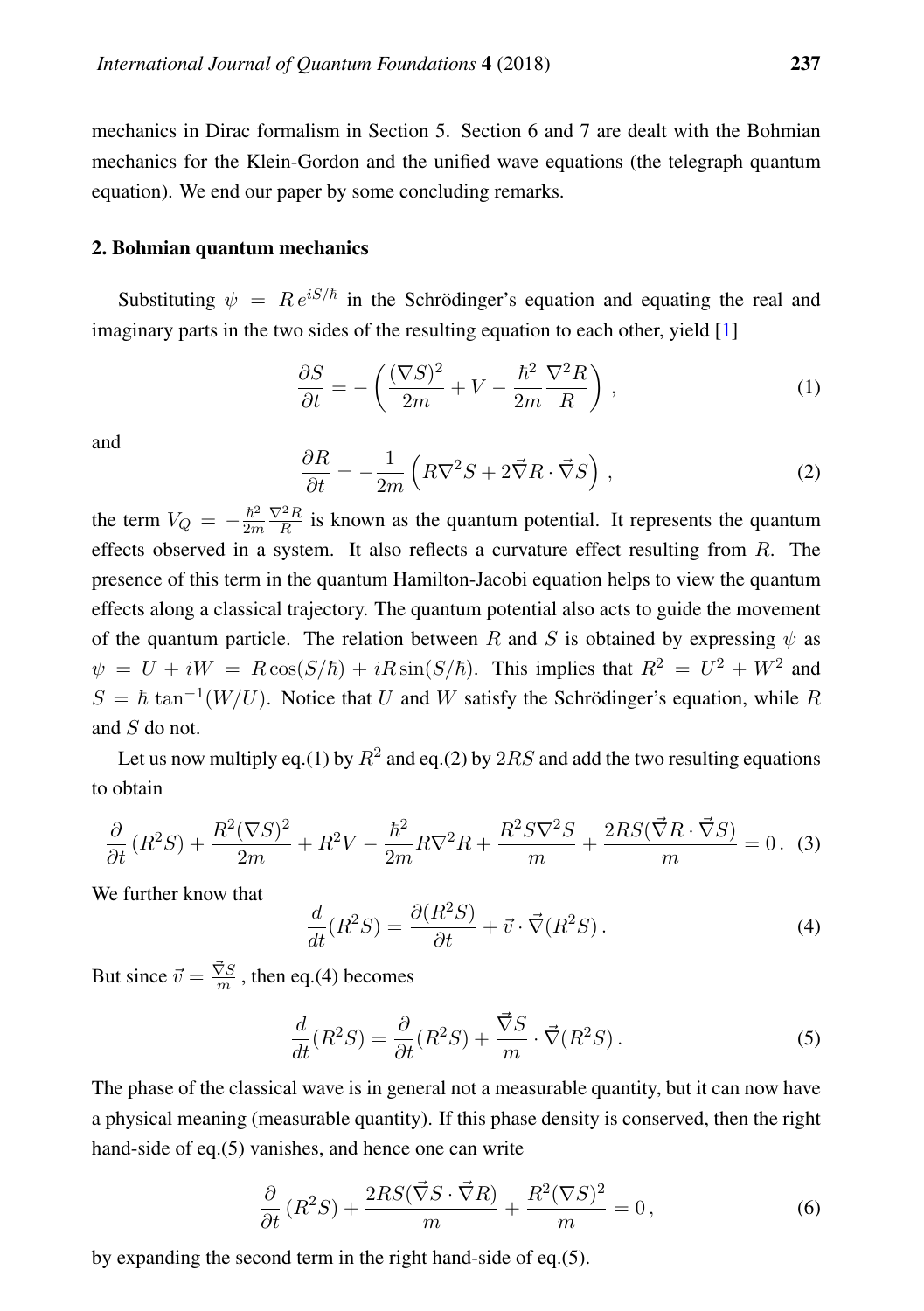Let us now combine eqs. $(3)$  and  $(6)$  to obtain

$$
\frac{\hbar^2}{2m}\frac{\nabla^2 R}{R} - V = \frac{S\nabla^2 S}{m} - \frac{(\nabla S)^2}{2m}.
$$
\n(7)

Now if we assume that V is a function of R only, one can solve eq.(7) by setting each side equal to a constant, E, *viz.*,

$$
\frac{\hbar^2}{2m}\frac{\nabla^2 R}{R} - V(R) = E\,,\tag{8}
$$

and

$$
\frac{S\nabla^2 S}{m} - \frac{(\nabla S)^2}{2m} = E.
$$
\n(9)

It is thus interesting that when V is a function of R only, then Eq. (7) decouples the quantum part from the classical one. Equation (8) can be expressed as

$$
-\frac{\hbar^2}{2m}\nabla^2 R + VR = -ER\,,\tag{10}
$$

which is the Schrödinger equation for a particle of mass m and total energy  $-E$ whose wave function is R. Thus, unlike the Bohmian formulation, where R doesn't satisfy the Schrödinger's equation, the function  $R$  in our present formulation satisfies the Schrödinger's equation. Equation (9) is a non linear differential equation in the variable S which can be solved to give the spatial dependance of  $S$ . Note that while Eq.(8) is a quantum equation, Eq.(9) is a classical one. Hence, our treatment of the Bohm's mechanics splits into classical as well as quantum equations. The amplitude is governed by a quantum equation, whereas the phase is governed by a classical one.

The solution of eq.(9) in one dimension is

$$
S = \frac{2mE}{C} + \frac{C}{4}x^2,
$$
\n<sup>(a)</sup>

where C is a constant having a dimension of  $kq/s$ .

Using the definition  $\vec{p} = \vec{\nabla} S$ , eq.(9) can be expressed as

$$
\frac{p^2}{2m} - \frac{S\nabla^2 S}{m} = -E.
$$
 (11)

One can define the term

$$
V_S = -\frac{S\nabla^2 S}{m}.
$$
\n(12)

as a classical *phase potential*. This can be juxtaposed with the quantum potential,  $V_Q$ , that depends on  $\hbar^2$ . This potential arises from an internal motion of the particle. Like the quantum potential, that is proportional to the curvature due to  $R$ , the phase potential is proportional to the curvature due to S.

Applying eq.(a) in eq.(12) yields  $V_S = -E - (C^2/8m)x^2$ . This gives rise to a conservative force,  $F_S = -\partial V_S / \partial x = (C^2 / 4m) x$ . Such a potential is found to govern the nucleons (proton and neutron) inside a nucleus.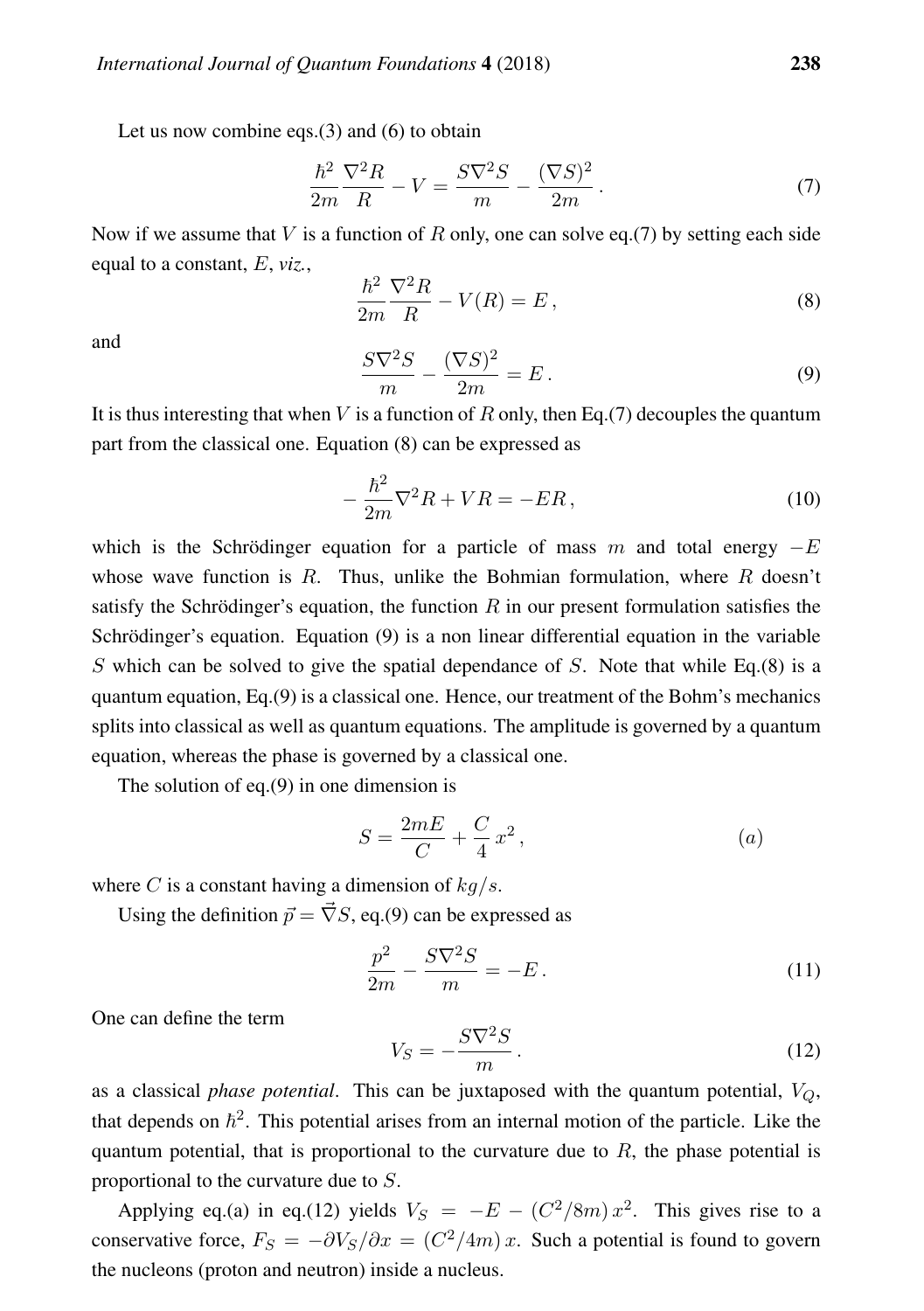While the quantum potential is scale invariant  $(R \to \beta R$ , for some constant  $\beta$ ), the phase potential is not and scales quadratically. That is because the amplitude  $R$  can always be normalized to unity, but  $S$  is not. Moreover, while the quantum potential can be singular, the phase potential is always regular and definite.

The force associated with the phase spatial variation in the potential is given by

$$
F_S = -\vec{\nabla}V_S = S \frac{\nabla^2(\vec{\nabla}S)}{m} + \frac{(\vec{\nabla}S)}{m}\nabla^2S,
$$

or

$$
F_S = S \nabla^2 \vec{v} + (\nabla^2 S) \vec{v},\tag{13}
$$

where  $\vec{v} = \frac{\vec{\nabla}S}{m}$  $\frac{\sqrt{S}}{m}$ . Since the second term in the force  $F_S$  depends on the particle velocity, it can be seen as a drag force. The first term accounts for the viscosity force that is similar to the term appearing in the Navier-Stokes equation. It may usher in a direction of an existence of a permeating fluid filling the whole space that were once proposed for Maxwell's waves (the ether). The second term can be expressed as  $\nabla^2 S = \vec{\nabla} \cdot (\vec{\nabla} S)$  which can be written as  $m\vec{\nabla} \cdot \vec{v}$ . Hence, the phase force in eq.(13) will read

$$
F_S = S \nabla^2 \vec{v} + m \vec{v} (\vec{\nabla} \cdot \vec{v}). \tag{14}
$$

Thus, because of its phase, the quantum particle would appear to be moving in a viscous fluid. The first term in eq.(14) suggests that the phase of the wavefunction of the particle measures some intrinsic coefficient of viscosity, since the viscous force density is proportional to  $\eta \nabla^2 \vec{v}$ , where  $\eta$  is the coefficient of viscosity. Hence,  $\eta$  represents the phase density. Equation (14) shows that the drag force depends on the particle mass (inertia), but the viscosity force does not. This amounts to say that it is associated with some internal degree of freedom that the particle has. And since,  $S \neq 0$ , the viscous force can never vanish, unless  $\nabla^2 \vec{v} = 0$ . It is shown by Schrödinger that the free electron, in Dirac's theory, exhibits a jittery motion. This motion may be connected with this force.

It is found recently that the Hall's viscosity is proportional to the average spin [\[5\]](#page-11-3). Accordingly, one may associate the phase with the spin of the particle. In the realm of particle physics, hadrons consist of three quarks that move freely inside them. Consequently, one may argue that a similar situation exits inside the electron.

For an incompressible fluid,  $\vec{\nabla} \cdot \vec{v} = 0$ , and therefore,  $F_S = S \nabla^2 \vec{v}$ , which implies that the phase force is independent of the particle mass.

Let us digress a bit and look at eq.(11) as defining the energy conservation of a free particle  $(V(R) = 0)$  being influenced by its internal motion only, *viz.*,

$$
- E = \frac{p^2}{2m} + V_S \,, \tag{15}
$$

upon using eq.(12). Using the vector identity

$$
\vec{\nabla} \cdot (S\vec{\nabla}S) = (\nabla S)^2 + S\nabla^2 S,\tag{16}
$$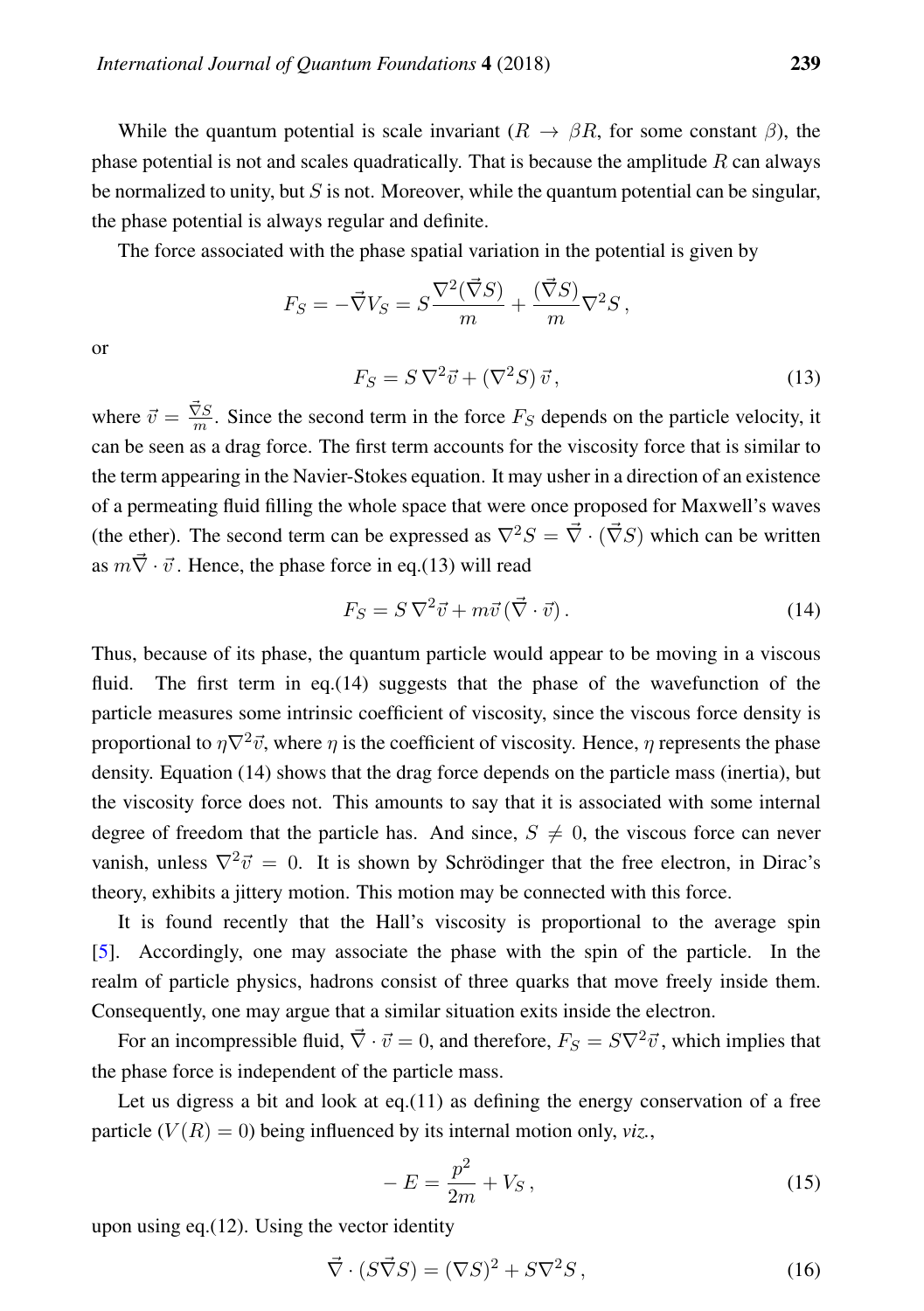eq.(9) can be expressed as

$$
\frac{3p^2}{2m} + E = \vec{\nabla} \cdot (S\frac{\vec{\nabla}S}{m}),\tag{17}
$$

or

$$
\frac{3p^2}{2m} + E = \vec{\nabla} \cdot (S\vec{v}).\tag{18}
$$

However, if  $S$  is conserved, then

$$
\frac{dS}{dt} = \frac{\partial S}{\partial t} + \vec{\nabla} \cdot (S\vec{v}) = 0,
$$
\n(19)

so that eq.(18) can be written as

$$
\frac{\partial S}{\partial t} + \left(\frac{3p^2}{2m} + E\right) = 0.
$$
\n(20)

The factor 3 in the above equation may be attributed to rotation of the particle in 3-dimensions. Equation (20) can be expressed in the Hamilton-Jacobi format to read

$$
\frac{\partial S}{\partial t} + H_p = 0, \qquad (21)
$$

where

$$
H_p = \frac{p^2}{2m} + \frac{p^2}{m} + E\,,\tag{22}
$$

is the Hamiltonian of the system. The extra kinetic energy term,  $\frac{p^2}{m}$  $\frac{p}{m}$ , may be attributed to spin kinetic energy contributed by the two subfields  $(R \text{ and } S)$  comprising the quantum particle.

## 3. Canonical momenta

Let us express the momentum related to S as  $\vec{p}_S = \vec{\nabla}S$  and that is related to R as  $\vec{p}_R = \hbar \vec{\nabla} R$ . Equations (1) and (2) can be expressed as

$$
\frac{\partial S}{\partial t} + H_S = 0, \qquad \qquad \frac{\partial \mathcal{R}}{\partial t} + H_R = 0, \qquad (23)
$$

where

$$
H_S = \frac{(\nabla S)^2}{2m} + V - \frac{\hbar^2}{2m} \frac{\nabla^2 R}{R},
$$
\n(24)

and

$$
H_R = \frac{\hbar}{2m} \left( R \nabla^2 S + 2 \vec{\nabla} R \cdot \vec{\nabla} S \right) . \tag{25}
$$

are the Hamiltonians associating with the two actions, S and  $\mathcal{R} = \hbar R$ , respectively.

Thus, one can use R and S as generalized coordinates and  $p_R$  and  $p_S$  as their corresponding generalized momenta. To make  $R$  have a dimension of length and  $S$  have a dimension of momentum, we multiple R by a constant  $\lambda$  and divide S by a constant  $p_{\lambda}$ having dimensions of length and momentum, respectively, *viz.*,  $\tilde{S} = \frac{S}{T}$  $\frac{S}{p_{\lambda}}$  and  $\tilde{R} = \lambda R$ .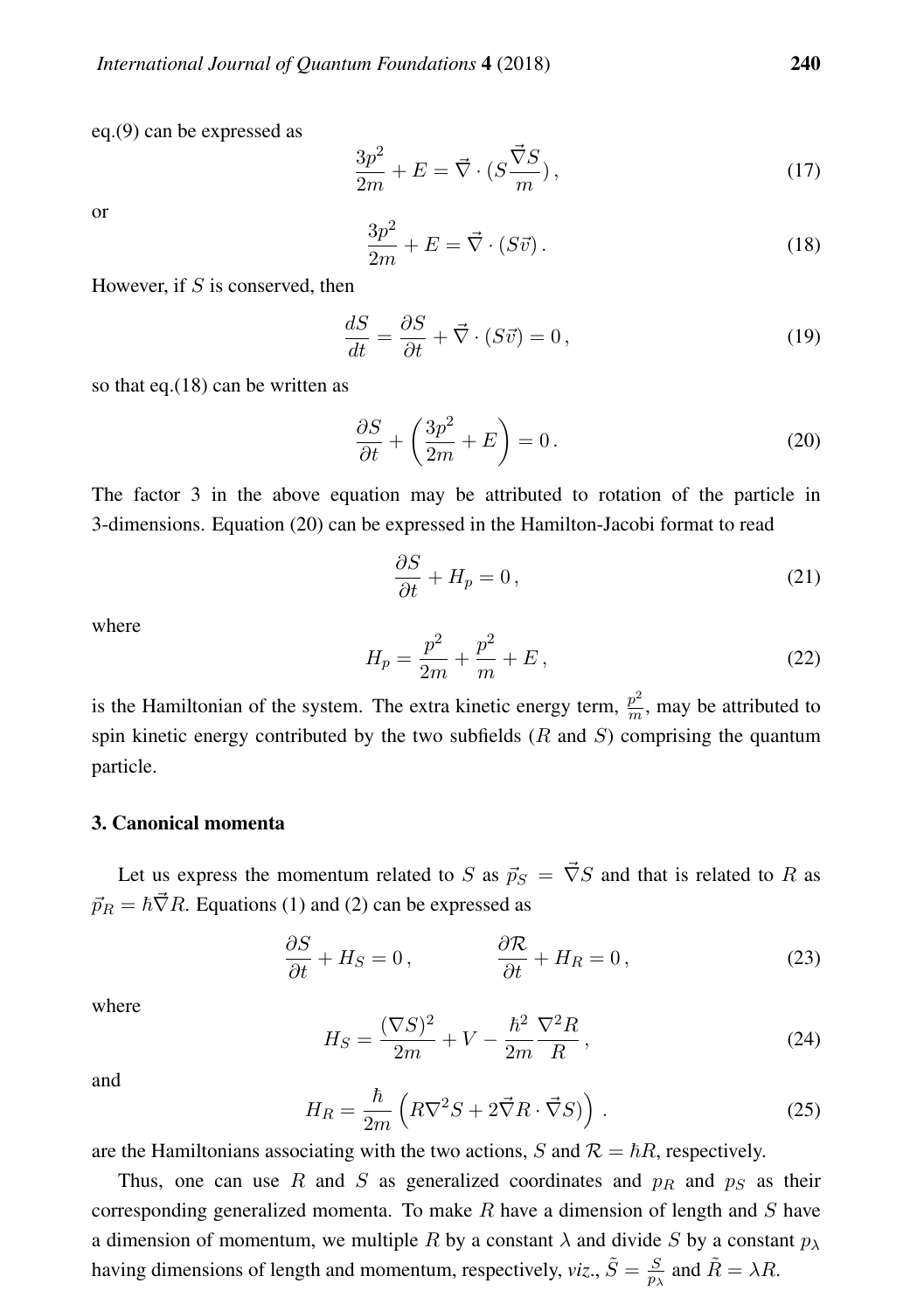In terms of the momenta  $p_R$  and  $p_S$ , eqs.(24) and (25) can be written as

$$
H_S = \frac{p_S^2}{2m} + V - \frac{\hbar\lambda}{2m\tilde{R}}\vec{\nabla}.\vec{p_R},\tag{26}
$$

and

$$
H_R = \frac{\hbar \,\tilde{R}}{2m\lambda\tilde{S}}\vec{\nabla}\cdot(\tilde{S}\vec{p}_S) - \frac{\hbar \tilde{R}\,p_S^2}{2m\lambda p_\lambda\tilde{S}} + \frac{\vec{p}_R \cdot \vec{p}_S}{m} \,. \tag{27}
$$

In this case, the Hamilton's equations become

$$
\dot{\tilde{R}} = \frac{\partial H_R}{\partial p_R}, \qquad \dot{p}_R = -\frac{\partial H_R}{\partial \tilde{R}}, \qquad (28)
$$

and

$$
\dot{\tilde{S}} = \frac{\partial H_S}{\partial p_S}, \qquad \dot{p}_S = -\frac{\partial H_S}{\partial \tilde{S}}, \qquad (29)
$$

to solve for  $\tilde{R}$  and  $\tilde{S}$ . Apply eq.(28) in eq.(27) to obtain

$$
\dot{R} = \frac{p_S}{\lambda m}, \qquad \dot{p}_R = \frac{\hbar p_S^2}{2mS\lambda} - \frac{\hbar}{2mS\lambda}\vec{\nabla} \cdot (S\vec{p}_S), \qquad (30)
$$

and apply eq.(29) in eq.(26) to obtain

$$
\dot{S} = \frac{p_{\lambda} p_S}{m}, \qquad \dot{p}_S = -p_{\lambda} \frac{\partial V}{\partial S}.
$$
 (31)

An educated guess for the relation between  $\lambda$  and  $p_{\lambda}$  is that  $\lambda = h/p_{\lambda}$ , where h is the Planck's constant. If we assume that V is a function of R only, then  $\dot{p}_S = 0$ . Hence, R and S are constants too. This yields the relation  $S = hR$ . This is a very interesting relation relating the wave amplitude to its phase. In this particular case,  $V_s = V_O$ .

Recall that writing the wavefunction in the form  $\psi = Re^{iS/\hbar}$  may be seen as defining  $\psi$  as a point in a complex plane, *viz.*,  $z = re^{i\theta}$ , where  $r^2 = |z|^2$  and  $\theta$  is the angle that r subtends with the x-axis. In this case, the relation  $S = hR$  implies that  $S/\hbar = 2\pi R$  is the circumference of the circle with radius  $R$ . Winding the circle  $n$  times, for some integer  $n$ , doesn't change the phase (we come to the same point we started with). Hence, we can say that  $S = n\hbar$  for constant R.

## 4. Phase-dependent potential

Let us now assume that  $V$  depends on  $S$ . In this case eq.(7) reads

$$
\frac{\hbar^2}{2m}\frac{\nabla^2 R}{R} = -E_S\,,\tag{32}
$$

$$
-E_S = \frac{S\nabla^2 S}{m} - \frac{(\nabla S)^2}{2m} + V(S).
$$
 (33)

and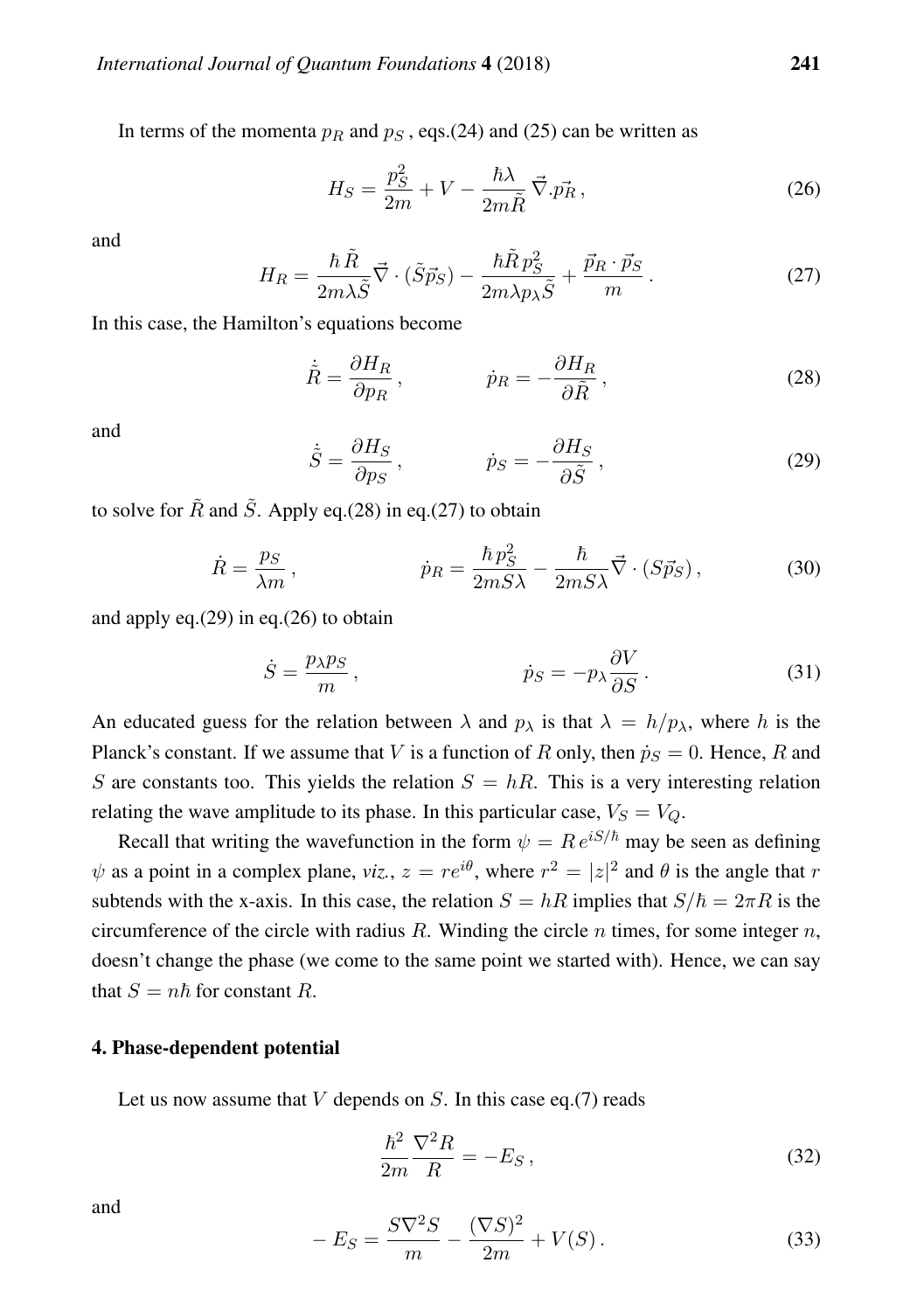Equations (32) and (33) can be written as

$$
\nabla^2 R + \frac{2mE_S}{\hbar^2} R = 0, \qquad (34)
$$

and

$$
E_S = \frac{p_S^2}{2m} + V_T, \qquad V_T = -\left(V + \frac{S\nabla^2 S}{m}\right), \qquad (35)
$$

where  $V_T$  is the total potential of the system. Therefore, the amplitude R satisfies the Schrödinger equation for a particle with total energy equals to  $E<sub>S</sub>$ .

## 5. Bohmian Dirac's equation

Let us now explore the Dirac's equation (where  $\vec{\alpha}$  and  $\beta$  are  $4 \times 4$  matrices)

$$
i\hbar \frac{\partial \psi}{\partial t} = -i\hbar c \vec{\alpha} \cdot \vec{\nabla} \psi + \beta mc^2 \psi , \qquad (36)
$$

by writing the wavefunction  $\psi$  as  $\psi = Re^{iS/\hbar}$ , where S and R can be seen as 4-components real functions. Equating the real and imaginary parts in the two sides of the resulting equation yield, respectively,

$$
\frac{\partial S}{\partial t} + \left(c\vec{\alpha}\cdot\vec{\nabla}S + \beta mc^2\right) = 0, \qquad \frac{\partial R}{\partial t} + c\vec{\alpha}\cdot\vec{\nabla}R = 0. \tag{37}
$$

Since the velocity in the Dirac formulation is given by  $\vec{v} = c\vec{\alpha}$ , then eq.(37) will be

$$
\left(\frac{\partial S}{\partial t} + \vec{v} \cdot \vec{\nabla} S\right) + \beta mc^2 = 0, \qquad \frac{\partial R}{\partial t} + \vec{v} \cdot \vec{\nabla} R = 0. \qquad (38)
$$

It is interesting to see that the quantum equation in  $Eq.(36)$  is reduced to two classical equations, Eq.(37) and (38). Equation (38) can be written as

$$
\frac{dS}{dt} + \beta mc^2 = 0, \qquad \frac{dR}{dt} = 0,
$$
\n(39)

or by using the relation  $\vec{v} = \frac{\vec{\nabla}S}{m}$  $\frac{\sqrt{S}}{m}$  in eq.(38) yields

$$
\frac{\partial S}{\partial t} + \left(\frac{(\nabla S)^2}{m} + \beta mc^2\right) = 0, \qquad \frac{\partial R}{\partial t} + \frac{\vec{\nabla} S \cdot \vec{\nabla} R}{m} = 0. \qquad (40)
$$

The second equation in eq.(39) implies that the probability (amplitude) is time independent. The first equation in eq.(40) suggests that the Dirac total energy in the classical world is given by  $E_D = \frac{p^2}{m} \pm mc^2$ . The first equation in Eq.(39) implies that  $S \propto -\beta mc^2 t$ , where the eigenvalues of  $\beta$  are  $\pm 1$ ; and the second equation implies that  $R = const.$ 

Equation (40) can be seen as representing two Hamilton-Jacobi equations with actions S and  $\mathcal{R} = \hbar R$ , *viz.*,

$$
\frac{\partial S}{\partial t} + H_S = 0, \qquad H_S = \frac{(\nabla S)^2}{m} + \beta mc^2, \qquad (41)
$$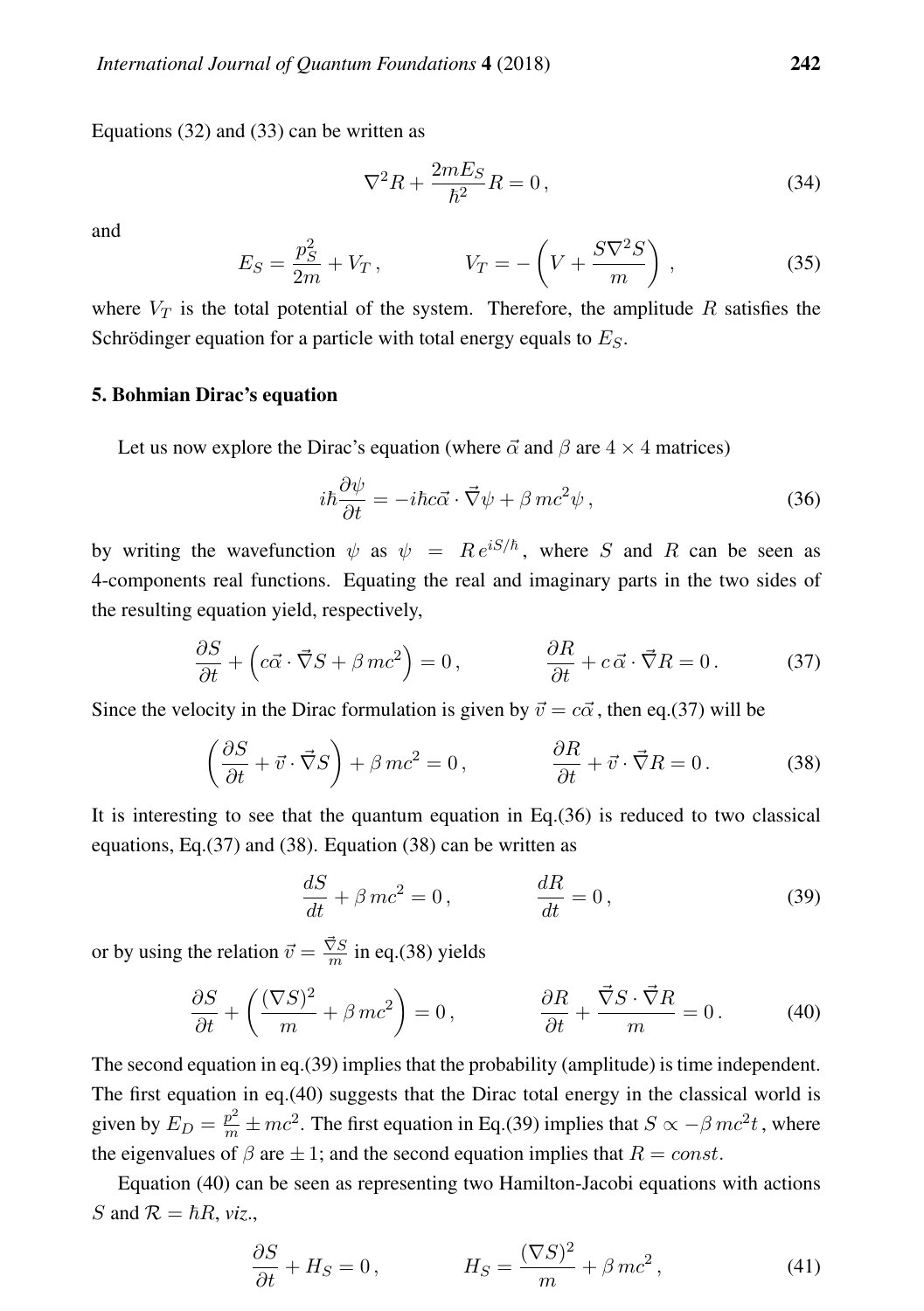and

$$
\frac{\partial \mathcal{R}}{\partial t} + H_R = 0, \qquad H_R = \frac{\hbar}{m} \vec{\nabla} S \cdot \vec{\nabla} R. \qquad (42)
$$

The two Hamiltonians in eq.(41) and (42) can be expressed as

$$
H_S = \frac{p_S^2}{m} + \beta mc^2, \qquad H_R = \frac{\vec{p}_S \cdot \vec{p}_R}{m}, \qquad (43)
$$

so that Hamilton's equations yield

$$
\frac{dR}{dt} = \frac{ps}{\lambda m}, \qquad \frac{dS}{dt} = \frac{2psp_{\lambda}}{m}, \qquad (44)
$$

where  $p_S$  = const., since  $H_S$  is independent of S, and  $H_R$  is independent of R, respectively.

#### 6. Bohmian Klein-Gordon equation

Let us now consider the Klein-Gordon equation

$$
\frac{1}{c^2} \frac{\partial^2 \phi}{\partial t^2} - \nabla^2 \phi + \left(\frac{mc}{\hbar}\right)^2 \phi = 0, \qquad (45)
$$

and substitute instead  $\phi = Re^{iS/\hbar}$ . Separating the real and imaginary parts in the resulting equation, yields

$$
\frac{1}{c^2}\ddot{R} - R'' + \left(\frac{m^2c^2}{\hbar^2} + \frac{S'^2}{\hbar^2} - \frac{\dot{S}^2}{c^2\hbar^2}\right)R = 0,
$$
\n(46)

and

$$
\frac{1}{c^2}\ddot{S} - S'' + 2\left(\frac{1}{c^2}\frac{\dot{R}\dot{S}}{R}\frac{S}{S} - \frac{R'}{R}\frac{S'}{S}\right)S = 0.
$$
\n(47)

If we allow R to satisfy the Klein-Gordon equation, then  $cS' = \dot{S}$ . This latter equation implies that S satisfies a wave traveling at the speed of light. Conversely, if we allow R to satisfy the wave equation traveling at the speed of light, then eq.(46) would imply that S satisfies the equation,  $\dot{S}^2 = c^2 S'^2 + m^2 c^4$ , which upon using the Hamilton-Jacobi equation,  $E = -\frac{\partial S}{\partial t} = -\dot{S}$  and  $\vec{p} = \vec{\nabla}S = S'$  yields  $E^2 = c^2p^2 + m^2c^4$  that is the Einstein relativistic energy-momentum equation. A massless particle satisfies the two wave equations  $cR' = \dot{R}$  and  $cS' = \dot{S}$ . Interestingly, the amplitude and the phase of the wavefunction of a massless particle satisfy the wave equation traveling at the speed of light.

Equations (46) and (47) suggest that the particle consists of two subparticles whose fields satisfy the Klein-Gordon equation with masses

$$
M_R^2 = m^2 + \frac{S^{\prime 2}}{c^2} - \frac{\dot{S}^2}{c^4} , \qquad M_S^2 = \frac{2\hbar^2}{c^2} \left( \frac{1}{c^2} \frac{\dot{R}\dot{S}}{RS} - \frac{R^{\prime}S^{\prime}}{RS} \right) . \tag{48}
$$

The mass of the R field depends solely on S fields, but that due to S field depends on  $S$ and  $R$  fields and their spatial and temporal derivatives. Hence, the mass of each subfield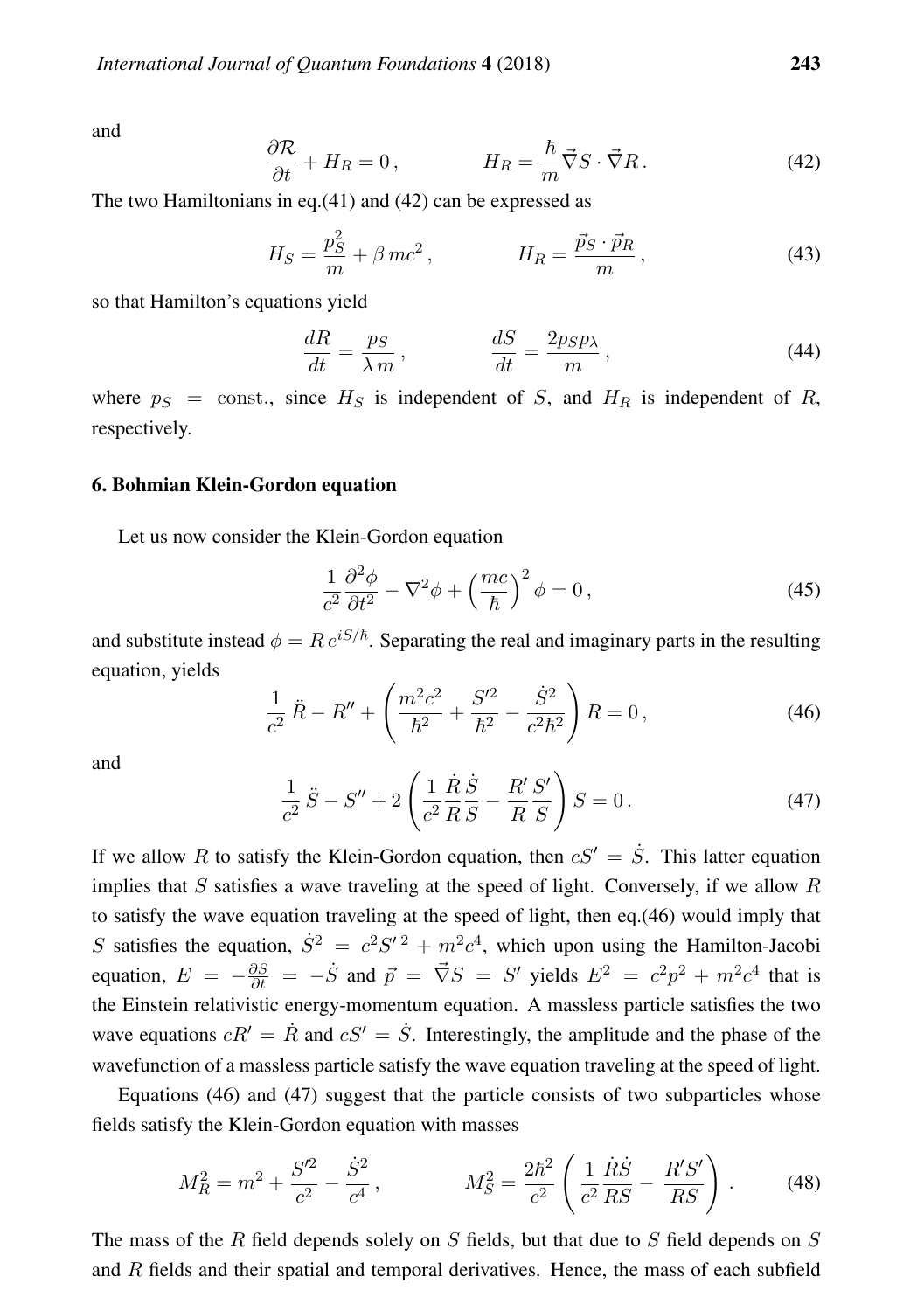depends on the interaction between these subfields. Thus, the field  $\phi$  is composed of these two subfields (eigen functions). This is manifested in writing  $\phi$  as  $\phi = U + iW$ , where  $U =$  $R\cos(S/\hbar)$  and  $W = R\sin(S/\hbar)$ , where U and W satisfy the Klein-Gordon equation.

#### 7. Bohmian unified quantum wave equation

Let us now apply the wavefunction representation,  $\psi_0 = R \exp(iS/\hbar)$ , in the unified quantum wave equation [\[4\]](#page-11-2)

$$
\frac{1}{c^2} \frac{\partial^2 \psi_0}{\partial t^2} - \nabla^2 \psi_0 + \frac{2m}{\hbar} \frac{\partial \psi_0}{\partial t} + \left(\frac{mc}{\hbar}\right)^2 \psi_0 = 0. \tag{49}
$$

Equating the real and imaginary parts in the two sides of the resulting equation to each other, yields

$$
\frac{\ddot{R}}{c^2} - R'' + \frac{2m}{\hbar} \dot{R} + \left( \frac{m^2 c^2}{\hbar^2} - \frac{\dot{S}^2}{c^2 \hbar^2} + \frac{S'^2}{\hbar^2} \right) R = 0 \tag{50}
$$

and

$$
\frac{\ddot{S}}{c^2} - S'' + \frac{2m}{\hbar} \dot{S} + 2 \left( \frac{1}{c^2} \frac{\dot{R}}{R} \frac{\dot{S}}{S} - \frac{R'}{R} \frac{S'}{S} \right) S = 0.
$$
 (51)

It is apparent that if we assume R satisfy eq.(49), then one finds  $\dot{S} = cS'$  . This implies that S satisfies a wave equation with zero mass, *viz.*,  $\frac{\ddot{S}}{c^2}$  $\frac{S}{c^2} - S'' = 0$ , while R satisfies a dissipative wave equation with non-zero mass. Thus, the phase information travels at the speed of light. Therefore, the wavefunction  $\psi_0$  contains two kinds of waves. Hence, particles and waves are hybrid (coexist). The two waves are coupled, as evident from eqs.(50) and (51). However, if we assume that  $R$  satisfy a modulated Klein-Gordon equation (telegraph equation), *i.e.*,

$$
\frac{\ddot{R}}{c^2} - R'' + \frac{2m}{\hbar} \dot{R} = 0
$$
\n(52)

then eq.(50) yields

$$
\frac{\dot{S}^2}{m^2 c^4} - \frac{S'^2}{m^2 c^2} = 1\,,\tag{53}
$$

which is an equation of a hyperbola with coordinates,  $\dot{S}$  and  $S'$ . Thus, the phase evolves dynamically and, at any given time, is controlled by the hyperbola equation.

Equations (50) and (51) indicate that in the new functions, S and R, the quantum particle appears to be consisting of two interacting subparticles satisfying eq.(49). The masses of these subparticles are, respectively,

$$
M_R^2 = m^2 - \frac{\dot{S}^2}{c^4} + \frac{S'^2}{c^2}, \qquad M_S^2 = \frac{2\hbar^2}{c^4} \frac{\dot{R}\,\dot{S}}{R\,S} - \frac{2\hbar^2}{c^2} \frac{R'\,S'}{R\,S} \tag{54}
$$

It is important to compare this formulation with Schrödinger one. In Schrödinger formulation, the wave amplitude R is not coupled with the phase, S. Moreover, S satisfies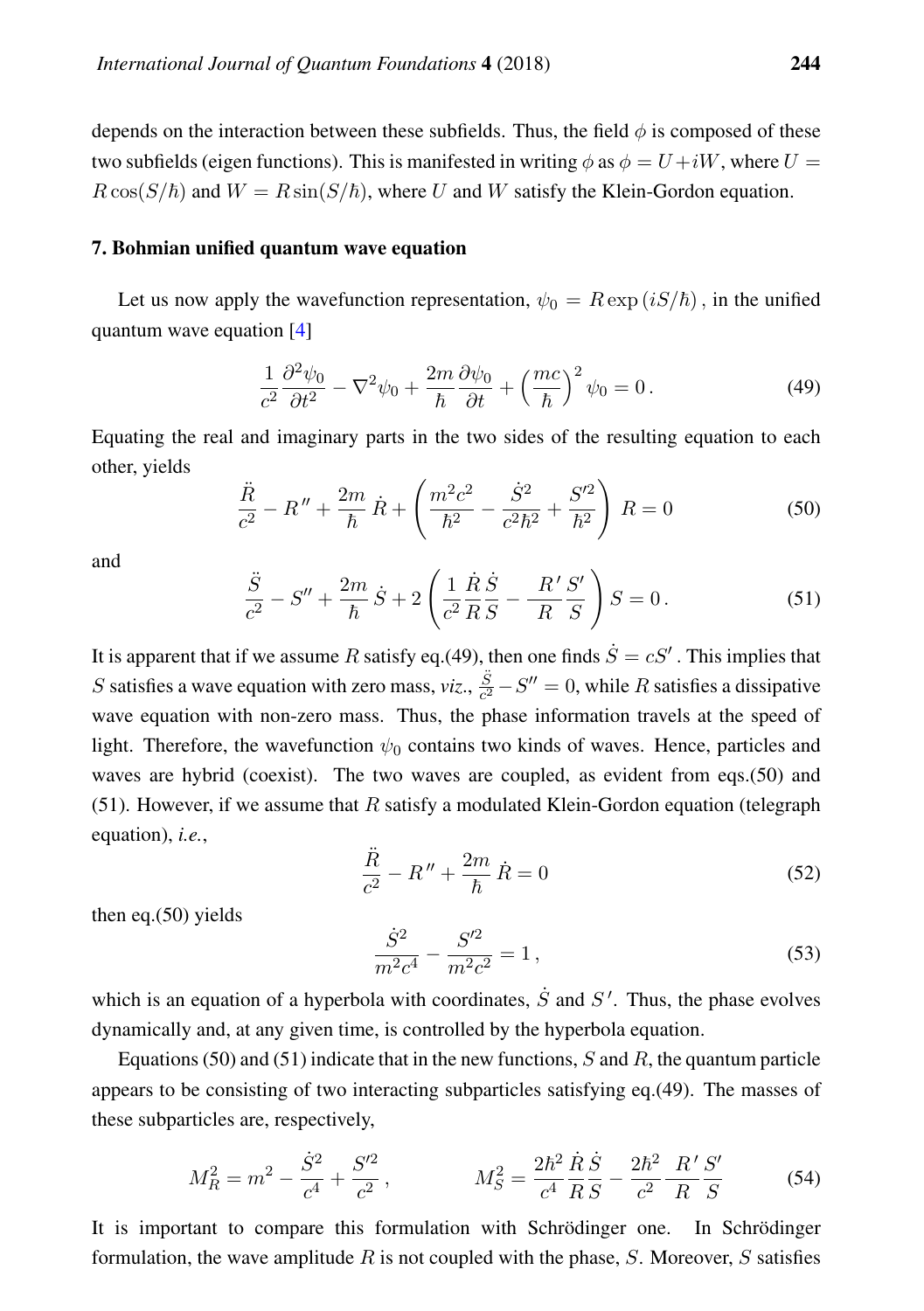the quantum Hamilton-Jacobi equation but  $R$  doesn't satisfy Schrödinger equation. In the present formulation while R is a decaying oscillatory function of time satisfying the telegraph equation, the phase satisfies a wave equation traveling at the speed of light. Hence, the phase information is dispatched everywhere at the speed of light. Moreover, the field  $\psi_0$  is composed of two subfields, U and W, such that  $\psi_0 = U + iW$ , where  $U = R \cos(S/\hbar)$  and  $W = R \sin(S/\hbar)$ . Note that U and W satisfy the wave equation in eq.(49)

Let us now consider the special (stationary) case, when  $\dot{R} = 0$  and  $\dot{S} = 0$ , and substitute them in eqs. $(50)$  and  $(51)$  to obtain

$$
\hbar^2 c^2 \frac{\nabla^2 R}{R} = m^2 c^4 + c^2 S'^2, \qquad S' = AR^{-2}, \qquad A = \text{const.} \tag{55}
$$

Hence, the quantum potential defined in Schrödinger case can be expressed by

$$
V_Q = -\frac{\hbar^2}{2m} \frac{\nabla^2 R}{R} = -\frac{mc^2}{2} - \frac{A^2}{2mR^4},\tag{56}
$$

which is an attractive potential. Since as  $r \to \infty$ , the probability,  $R^2 \to 0$ , the quantum potential  $V_Q \rightarrow -\infty$ . This indicates that the influence of the quantum potential (force) is present even at large scale. The quantum potential may be responsible for the splitting (creation/annihilation) of the  $\psi_0$  field into U and W fields each having a mass of  $mc^2$ . These two fields oscillate internally so as to endow the particle its quantum effects (spin, jittery motion, etc.).

#### 8. Concluding remarks

We have revisited in this paper the Bohmian quantum mechanics by considering that the continuity equation can be set to represent an additional Hamilton-Jacobi equation; and solve the two Hamilton equations treating  $S$  and  $R$  as two generalized co-ordinates. In doing so, a new potential, called the phase potential is obtained, that is proportional to the curvature of S. This is a classical potential that doesn't incorporate the Planck's constant. The phase potential gives rise to a viscosity force whose coefficient of viscosity is directly proportional to the phase. Furthermore, we apply the Bohmian recipe of quantum mechanics to the unified quantum wave equation that we have recently derived. Besides, we have shown that if  $R$  satisfies the telegraphic de Broglie equation (undistorted telegraph equation), then  $S$  satisfies the wave equation traveling at the speed of light. However, if we assume R satisfy the telegraph equation, then S satisfies the Einstein relativistic energy-momentum equation expressed in terms of the momentum  $\vec{p} = \vec{\nabla} S$  and energy  $E =$  $-\frac{\partial S}{\partial t}$ . Applying the Bohmian recipe to the Dirac's equation shows that  $R^2$  is conserved and the rate of change of the phase density,  $\frac{d}{dt}(R^2S) = -\beta mc^2R^2$ . It is worth to mention that our Bohmian treatment for Dirac equation yields two classical equations, whereas